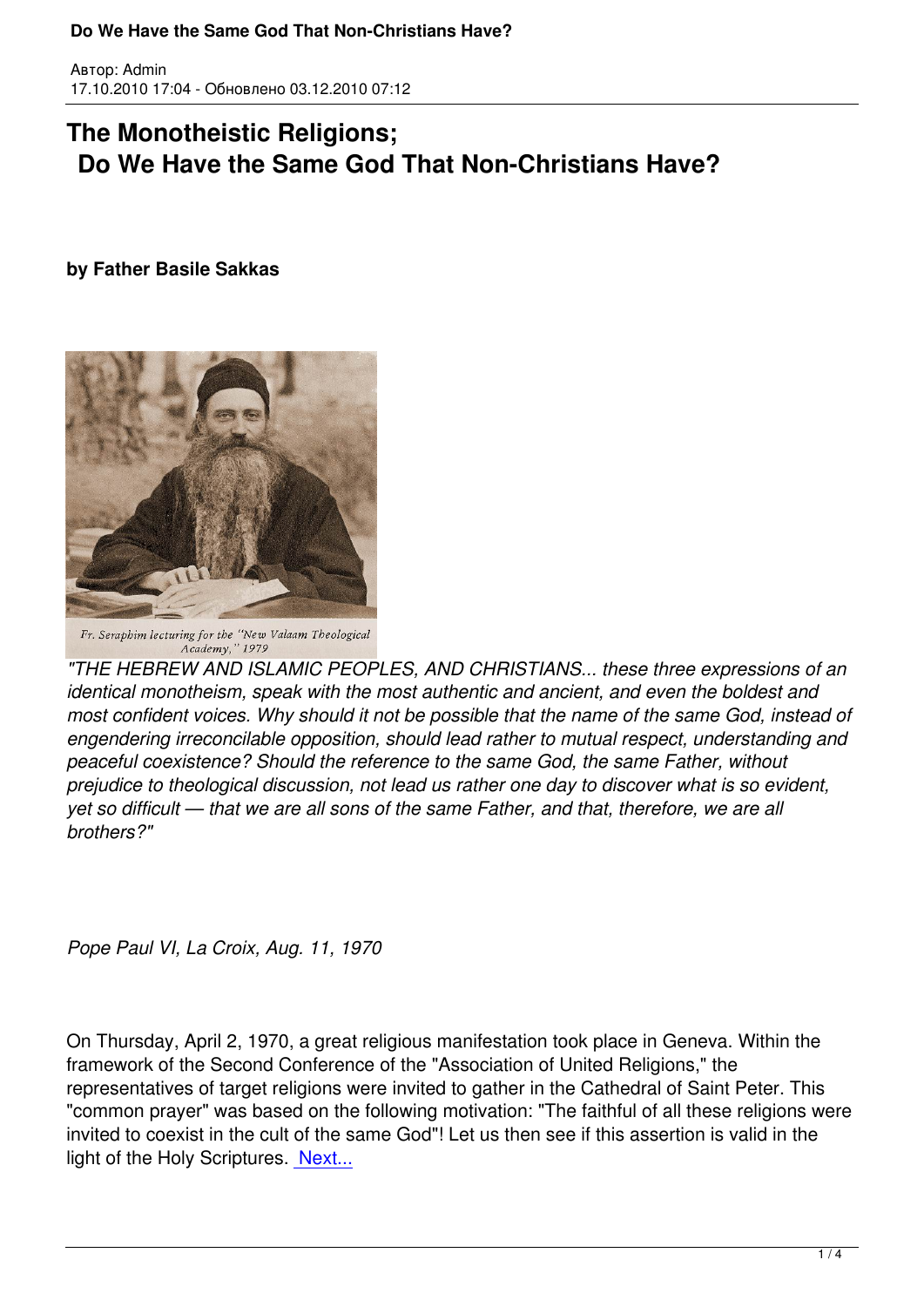Автор: Admin 17.10.2010 17:04 - Обновлено 03.12.2010 07:12

In order better to explain the matter, we shall limit ourselves to the three religions that have historically followed each other in this order: Judaism, Christianity, Islam. These three religions lay claim, in fact, to a common origin: as worshippers of the God of Abraham. Thus it is a very widespread opinion that since we all lay claim to the posterity of Abraham (the Jews and Moslems according to the flesh and Christians spiritually), we all have as God the God of Abraham and all three of us worship (each in his own way, naturally) the same God! And, this same God constitutes in some fashion our point of unity and of "mutual understanding," and this invites us to a "fraternal relation," as the Grand Rabbi Dr. Safran emphasized, paraphrasing the Psalm: "Oh, how good it is to see brethren seated together..."

In this perspective it is evident that Jesus Christ, God and Man, the Son Co-eternal with the Father without beginning, His Incarnation, His Cross His Glorious Resurrection and His Second and Terrible Coming — become secondary details which cannot prevent us from "fraternizing" with those who consider Him as "a simple prophet" (according to the Koran) or as "the son of a prostitute" (according to certain Talmudic traditions)! Thus we would place Jesus of Nazareth and Mohammed on the same level. I do not know what Christian worthy of the name could admit this in his conscience.

One might say that in these three religions, passing over the past, one could agree that Jesus Christ is an extraordinary and exceptional being and that He was sent by God. But for us Christians, if Jesus Christ is not God, we cannot consider Him either as a "prophet " or as one sent by God, "but only as a great imposter without compare, having proclaimed Himself "Son of God," making Himself thus equal to God!" (St. Mark 14:61-62). According to this ecumenical solution on the supra-confessional level, the Trinitarian God of Christians would be the same thing as the monotheism of Judaism, of Islam, of the ancient heretic Sabellius, of the modern anti-Trinitarians, and of certain Illuminist sects. There would not be Three Persons in a Single Divinity, but a single Person, unchanging for some, or successively changing "masks" (Father-Son-Spirit) for others! And nonetheless one would pretend that this was the "same God"

Here some might naively propose: "Yet for the three religions there is a common point: all three confess God the Father! "But according to the Holy Orthodox Faith, this is an absurdity. We confess always: Glory to the Holy, Consubstantial, Life-giving and Indivisible Trinity." How could we separate the Father from the Son when Jesus Christ affirms I and the Father are One (St. John 10:30); and St. John the Apostle, Evangelist, and Theologian, the Apostle of Love, clearly affirms: Whosoever denieth the Son, the same hath not the Father (St. John 2:23).

But even if all three of us call God Father: of whom is He really the Father? For the Jews and the Moslems He is the Father of men in the plane ofcreation; while of us Christians He is the Father of our Lord Jesus Christ by adoption (Eph. 1:4-5) in the plane of redemption. What resemblance is there, then, between the Divine Paternity in Christianity and in the other religions?

Others might say: "But all the same, Abraham worshipped the true God; and the Jews through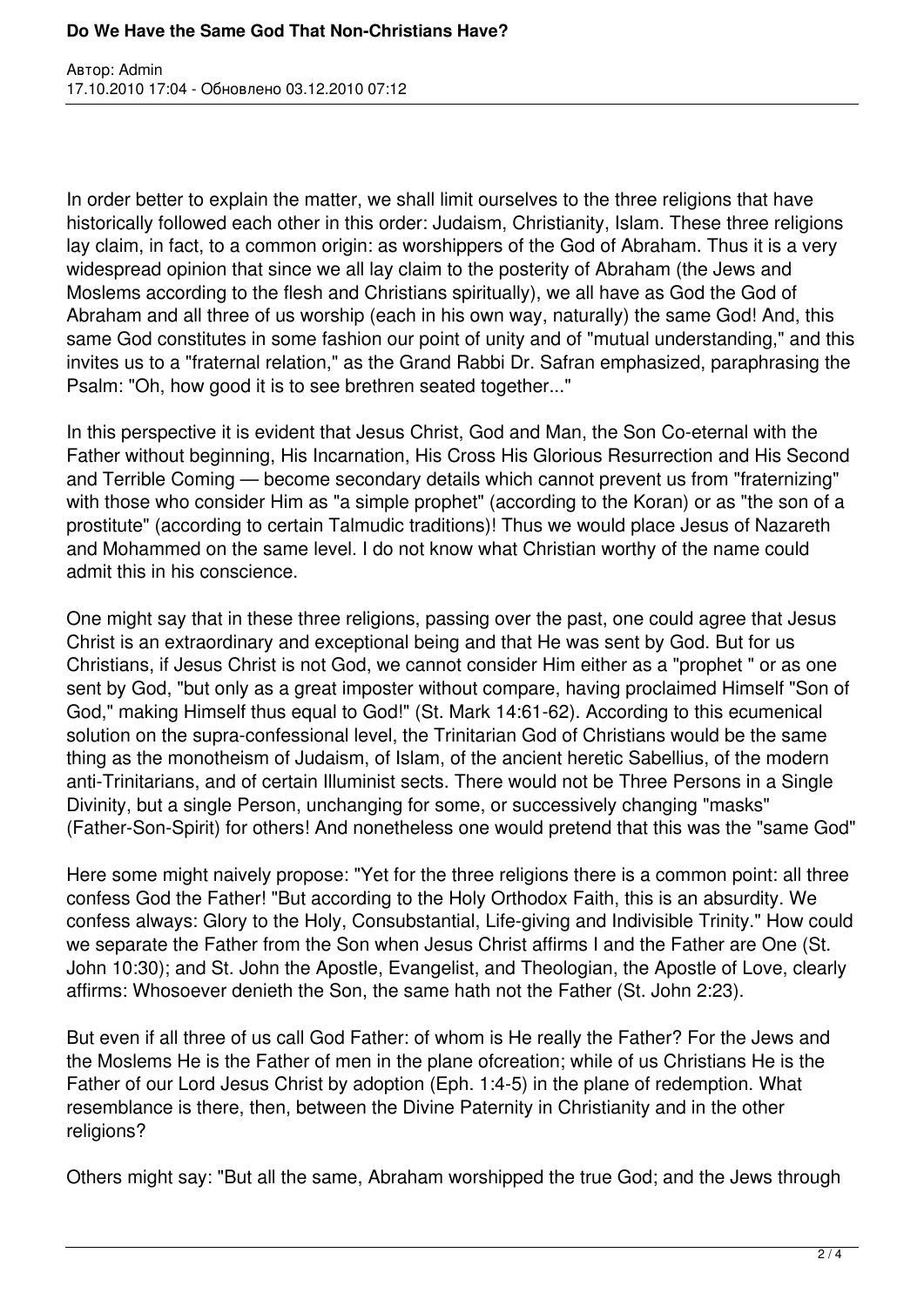## **Do We Have the Same God That Non-Christians Have?**

Автор: Admin 17.10.2010 17:04 - Обновлено 03.12.2010 07:12

Isaac and the Moslems through Hagar are the descendants of this true worshipper of God." Here one will have to make several things clear: Abraham worshipped God not at all in the form of the unipersonal monotheism of the others, but in the form of the Holy Trinity. We read in the Holy Scripture: And the Lord appeared unto him at the Oaks of Mamre... and he bowed himself toward the ground (Gen. 18:1-2). Under what form did Abraham worship God? Under the unipersonal form, or under the form of the Divine Tri-unity? We Orthodox Christians venerate this Old Testament manifestation of the Holy Trinity on the Day of Pentecost, when we adorn our churches with boughs representing the ancient oaks, and when we venerate in their midst the icon of the Three Angels, just as our father Abraham venerated it! Carnal descent from Abraham can be of no use to us if we are not regenerated by the waters of Baptism in the Faith of Abraham. And the Faith of Abraham was the Faith in Jesus Christ, as the Lord Himself has said: Your father Abraham rejoiced to see My day; and he saw it and was glad (St. John 8:56). Such also was the Faith of the Prophet-King David, who heard the heavenly Father speaking to His Consubstantial Son: The Lord said unto my Lord (Ps. 109:1; Acts 2:34). Such was the Faith of the Three Youths in the fiery furnace when they were saved by the Son of God (Dan. 3:25); and of the holy Prophet Daniel, who had the Vision of the two natures of Jesus Christ in the Mystery of the Incarnation when the Son of Man came to the Ancient of Days (Dan. 7:13). This is why the Lord, addressing the (biologically incontestable) posterity of Abraham, said: "If ye were the children of Abraham, ye would do the works of Abraham" (St. John 8:39), and these "works" are to believe on Him Whom God hath sent (St. John 6:29).

Who then are the posterity of Abraham? The sons of Isaac according to the flesh, or the sons of Hagar the Egyptian? Is Isaac or Ishmael the posterity of Abraham? What does the Holy Scripture teach by the mouth of the divine Apostle? Now to Abraham and his seed were the promises made. He saith not, And to seeds, as of many; but as of one, And to thy seed: which is Christ (Gal. 3:16). And if ye be Christ Is, then are ye Abraham's seed, and heirs according to the promise (Gal. 3:29). It is then in Jesus Christ that Abraham became a father of many nations (Gen. 17:5; Rom. 4:17). After such promises and such certainties, what meaning does carnal descent from Abraham have? According to Holy Scripture, Isaac is considered as the seed or posterity, but only as the image of Jesus Christ. As opposed to Ishmael (the son of Hagar; Gen. 16:1ff), Isaac was born in the miraculous "freedom" of a sterile mother, in old age and against the laws of nature, similar to our Saviour, Who was miraculously born of a Virgin. He climbed the hill of Moriah just as Jesus climbed Calvary, bearing on his shoulders the wood of sacrifice. An angel delivered Isaac from death, just as an angel rolled away the stone to show us that the tomb was empty, that the Risen One was no longer there. At the hour of prayer, Isaac met Rebecca in the plain and led her into the tent of his mother Sarah, just as Jesus shall meet His Church on the clouds in order to bring Her into the heavenly mansions, the New Jerusalem, the much-desired homeland.

No! We do not in the least have the same God that non-Christians have! The sine qua non for knowing the Father, is the Son: He that hath seen Me hath seen the Father; no man cometh unto the Father, but by Me (St. John 14:6,9). Our God is a God Incarnate, Whom we have seen with our eyes, and our hands have touched (1 John 1:1). The immaterial became material for our salvation, as St. John Damascene says, and He hasrevealed Himself in us. But when did He reveal Himself among the present-day Jews and Moslems, so that we might suppose that they know God? If they have a knowledge of God outside of Jesus Christ, then Christ was